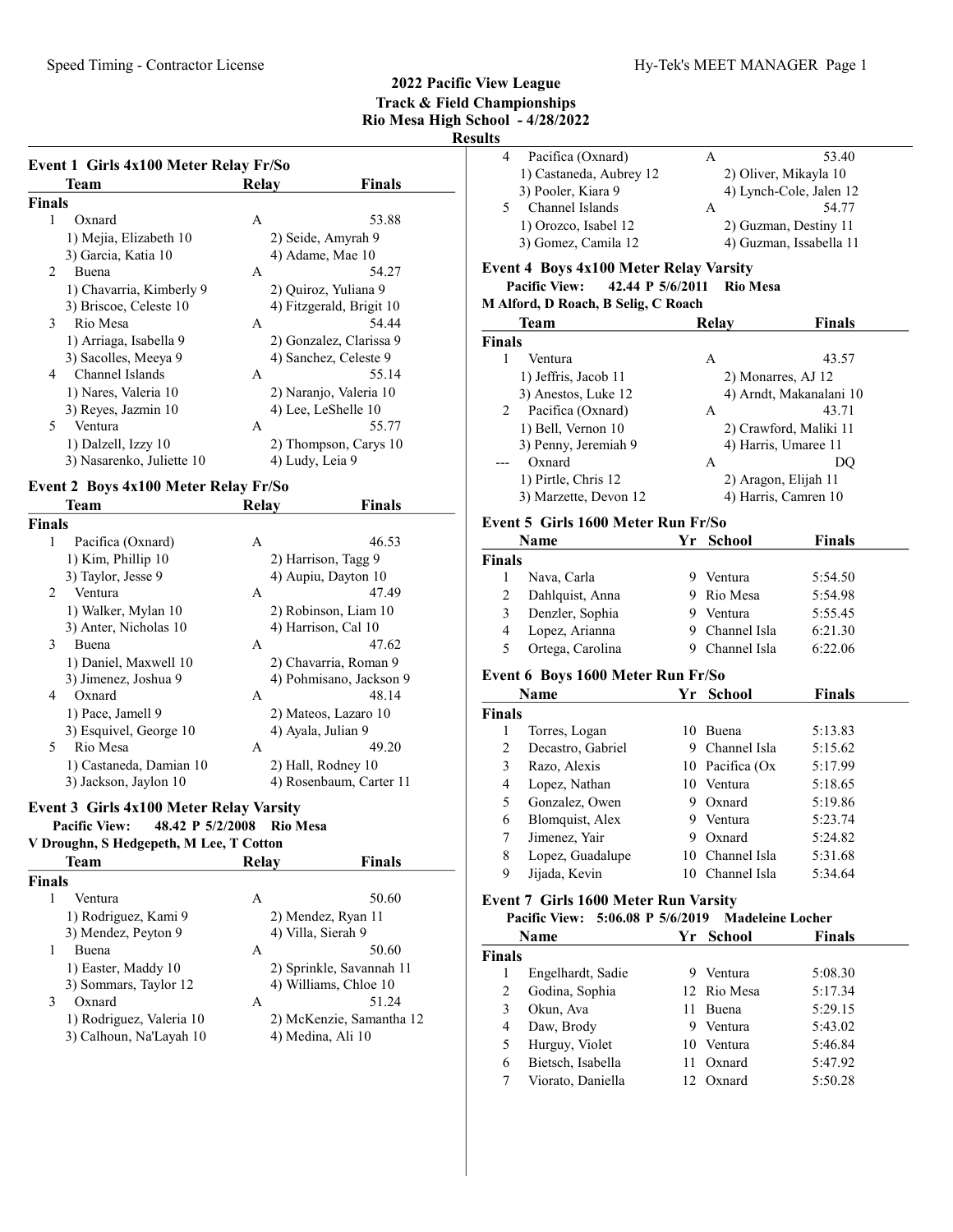|                | Finals  (Event 7 Girls 1600 Meter Run Varsity)                          |      |                         |               |
|----------------|-------------------------------------------------------------------------|------|-------------------------|---------------|
|                | Name                                                                    |      | Yr School               | <b>Finals</b> |
| 8              | Burman, Bailey                                                          |      | 9 Ventura               | 5:53.73       |
| 9              | McLeod, Amelia                                                          |      | 10 Ventura              | 5:55.26       |
| 10             | Von Gunten, Caroline                                                    |      | 9 Ventura               | 5:58.67       |
| 11             | Haggmark, Annika                                                        |      | 11 Ventura              | 5:58.75       |
| 12             | Espada, Maraiya                                                         |      | 11 Rio Mesa             | 6:11.33       |
| 13             | Texis, Belem                                                            | 11 - | Channel Isla            | 6:17.05       |
|                |                                                                         |      |                         |               |
|                | Event 8 Boys 1600 Meter Run Varsity<br>Pacific View: 4:21.04 P 5/5/2014 |      | <b>Jimmy Fitzgerald</b> |               |
|                | <b>Name</b>                                                             |      | Yr School               | <b>Finals</b> |
| <b>Finals</b>  |                                                                         |      |                         |               |
| 1              | Jekogian, Mason                                                         |      | 12 Ventura              | 4:23.61       |
| $\overline{2}$ | Tienda, Erick                                                           |      | 12 Rio Mesa             | 4:26.30       |
| 3              | Grossman, Micah                                                         |      | 10 Ventura              | 4:26.34       |
| 4              | Weinerth, Nicholas                                                      |      | 11 Rio Mesa             | 4:34.12       |
| 5              | Mojo, Wyatt                                                             |      | 12 Ventura              | 4:35.44       |
| 6              | Costa, Hollis                                                           |      | 10 Ventura              | 4:39.43       |
| 7              | Crisostomo, Colin                                                       |      | 11 Buena                | 4:47.06       |
| 8              | Wenger, Cole                                                            |      | 10 Rio Mesa             | 4:50.70       |
| 9              | Arce, Caleb                                                             |      | 11 Buena                | 4:54.12       |
| 10             | Malone, Lucas                                                           |      | 11 Ventura              | 4:55.07       |
| 11             | Navarro, Mateo                                                          |      | 11 Ventura              | 4:56.60       |
| 12             | Pacheco, Aiden                                                          |      | 12 Ventura              | 4:56.85       |
| 13             | Diaz, Christian                                                         |      | 11 Oxnard               | 4:58.63       |
| 14             | Quezada, Diego                                                          |      | 11 Oxnard               | 4:59.49       |
| 15             | Aleman, Ivan                                                            |      | 11 Rio Mesa             | 5:00.89       |
| 16             | Tavira Charco, Oliver                                                   |      | 12 Rio Mesa             | 5:01.00       |
|                | Albavera, Andy                                                          |      | 12 Channel Isla         |               |
| 17<br>18       | Cook, Vincent                                                           |      | 12 Ventura              | 5:04.22       |
|                |                                                                         |      |                         | 5:04.82       |
| 19<br>20       | Silva, Diego                                                            | 11 - | Buena<br>12 Oxnard      | 5:07.11       |
|                | Lawrence, Ronald                                                        |      |                         | 5:09.15       |
|                | <b>Event 9 Girls 100 Meter Hurdles Fr/So</b>                            |      |                         |               |
|                | Name                                                                    |      | Yr School               | <b>Finals</b> |
| <b>Finals</b>  |                                                                         |      |                         |               |
| 1              | Cason, Amia                                                             |      | 10 Oxnard               | 16.59 2.0     |
| 2              | Dalzell, Izzy                                                           |      | 10 Ventura              | 18.39 2.0     |
| 3              | Christenson, Indigo                                                     |      | 10 Ventura              | 2.0<br>20.71  |
|                | Event 10 Girls 100 Meter Hurdles Varsity                                |      |                         |               |
|                | <b>Pacific View:</b><br>15.33 P 2001                                    |      | <b>Susan Jackson</b>    |               |
|                | Name                                                                    | Yr   | <b>School</b>           | <b>Finals</b> |
| <b>Finals</b>  |                                                                         |      |                         |               |
| 1              | McKenzie, Samantha                                                      |      | 12 Oxnard               | 16.29 3.7     |
| $\overline{c}$ | Brar-Avelar, Zoey                                                       |      | 12 Buena                | 16.43 3.7     |
| 3              | Mendez, Peyton                                                          |      | 9 Ventura               | 17.56 3.7     |
| 4              | Davis, Kayla                                                            |      | 12 Oxnard               | 17.87 3.7     |
| 5              | Ricasata, Lauren                                                        |      | 12 Ventura              | 18.18 3.7     |
| 6              | Hernandez, Marissa                                                      |      | 12 Rio Mesa             | 18.25 3.7     |
|                |                                                                         |      |                         |               |
|                |                                                                         |      |                         |               |

|                                          | Event 11 Boys 110 Meter Hurdles Fr/So<br><b>Name</b>                                   |      | Yr School                   | <b>Finals</b>  |
|------------------------------------------|----------------------------------------------------------------------------------------|------|-----------------------------|----------------|
| <b>Finals</b>                            |                                                                                        |      |                             |                |
| 1                                        | Daniel, Maxwell                                                                        |      | 10 Buena                    | 16.63 0.2      |
| $\mathfrak{2}$                           | Edmondson, Andrew                                                                      |      | 10 Ventura                  | 17.59 0.2      |
| 3                                        | Pace, Jamell                                                                           |      | 9 Oxnard                    | 17.77 0.2      |
| 4                                        | Brown, Ty                                                                              |      | 9 Ventura                   | 17.84 0.2      |
| 5                                        | Goitia, Tonayotl                                                                       |      | 9 Ventura                   | 17.87 0.2      |
| 6                                        | Meckstroth, Larsen                                                                     |      | 9 Ventura                   | 18.24 0.2      |
| 7                                        | Carnaghe, Luke                                                                         |      | 9 Ventura                   | 18.64 3.6      |
| 8                                        | Hargett, Kai                                                                           |      | 9 Ventura                   | 18.80 0.2      |
| 9                                        | Graves, Keegan                                                                         |      | 9 Ventura                   | 19.08 0.2      |
| 10                                       | Alvarez, Jorge                                                                         |      | 9 Ventura                   | 19.51 3.6      |
|                                          |                                                                                        |      |                             |                |
|                                          | <b>Event 12 Boys 110 Meter Hurdles Varsity</b><br><b>Pacific View:</b><br>14.51 P 2013 |      | <b>Anthony Teart</b>        |                |
|                                          |                                                                                        |      |                             |                |
|                                          | <b>Name</b>                                                                            | Yr   | <b>School</b>               | <b>Finals</b>  |
| <b>Finals</b>                            |                                                                                        |      |                             |                |
| 1                                        | Guenther, Colin                                                                        |      | 11 Buena                    | 15.45 1.3      |
| $\mathfrak{2}$                           | Willard, Azure                                                                         |      | 11 Ventura                  | 16.03 1.3      |
| 3                                        | Bittner, JJ                                                                            |      | 9 Rio Mesa                  | 16.51 1.3      |
| 4                                        | Lyons, Xzavier                                                                         |      | 12 Rio Mesa                 | 17.68 1.3      |
| 5                                        | Fuentes, Joshua                                                                        |      | 11 Oxnard                   | 17.79 1.3      |
| 6                                        | Giron, Aaron                                                                           | 11 - | Oxnard                      | 19.16 1.3      |
| 7                                        | Tinoco, Nicholas                                                                       |      | 11 Oxnard                   | 19.29 1.3      |
| 8                                        | DeLeon, Justin                                                                         |      | 10 Rio Mesa                 | 19.34 1.3      |
|                                          | Event 13 Girls 400 Meter Dash Fr/So                                                    |      |                             |                |
|                                          | Name                                                                                   | Yr   | <b>School</b>               | <b>Finals</b>  |
| <b>Finals</b>                            |                                                                                        |      |                             |                |
| 1                                        | Espinoza Suarez, Reagan                                                                |      | 9 Buena                     | 66.39          |
| 2                                        | Barrera, Kevelyn                                                                       |      | 9 Oxnard                    | 68.28          |
| 3                                        | Martin, Analy                                                                          |      | 9 Ventura                   | 68.43          |
| 4                                        | Fuentes, Danielle                                                                      |      | 10 Oxnard                   | 69.51          |
| 5                                        | Lubid, Hailey                                                                          |      | 10 Oxnard                   | 71.02          |
|                                          |                                                                                        |      |                             |                |
|                                          | Event 14 Boys 400 Meter Dash Fr/So                                                     |      |                             |                |
|                                          | Name                                                                                   |      | Yr School                   | <b>Finals</b>  |
|                                          |                                                                                        |      |                             |                |
| 1                                        | Graves, Keegan                                                                         | 9.   | Ventura                     | 56.73          |
| $\boldsymbol{2}$                         | Siegmund, Owen                                                                         |      | 10 Ventura                  | 58.63          |
| 3                                        | Jimenez, Joshua                                                                        |      | 9 Buena                     | 58.97          |
| $\overline{4}$                           | Guzman, Caesar                                                                         |      | 10 Channel Isla             | 60.48          |
|                                          | <b>Event 15 Girls 400 Meter Dash Varsity</b>                                           |      |                             |                |
|                                          | <b>Pacific View:</b><br>58.30 P 5/5/2010                                               |      | <b>Nycole Cole</b>          |                |
|                                          | <b>Name</b>                                                                            | Yr   | <b>School</b>               | <b>Finals</b>  |
|                                          |                                                                                        |      |                             |                |
| 1                                        | Fakrogha, Valentina                                                                    |      | 10 Ventura                  | 58.42          |
| $\overline{c}$                           | Mendez, Ryan                                                                           | 11 - | Ventura                     | 59.83          |
| 3                                        | Medina, Ali                                                                            |      | 10 Oxnard                   | 61.08          |
| 4                                        | Zaiden, Kennedy                                                                        | 11 - | Rio Mesa                    | 61.94          |
| 5                                        | Rodriguez, Valeria                                                                     |      | 10 Oxnard                   | 63.43          |
| <b>Finals</b><br><b>Finals</b><br>6<br>7 | Gomez, Camila<br>Orozco, Isabella                                                      | 12   | Channel Isla<br>12 Rio Mesa | 65.34<br>67.28 |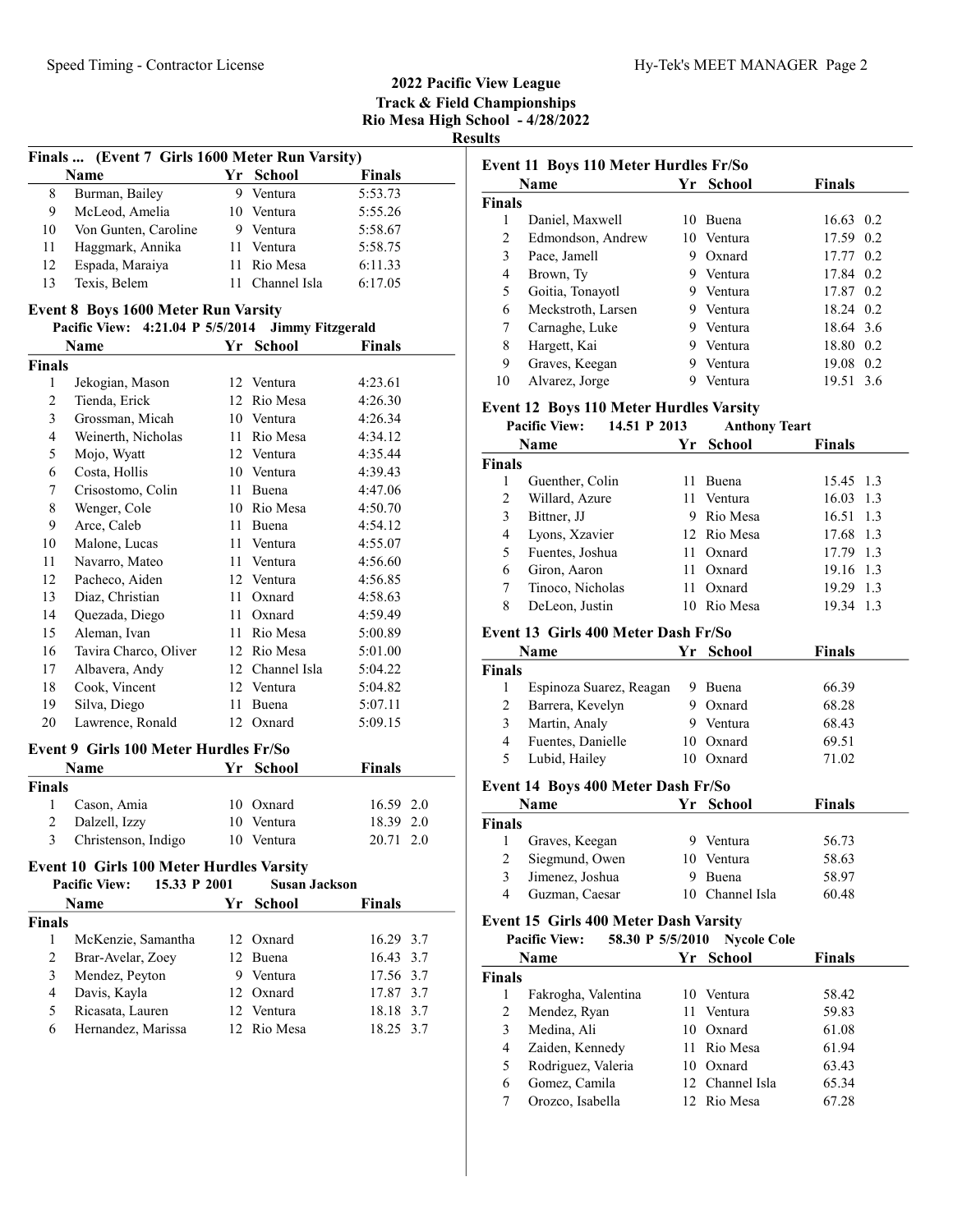|                         |                                                 |    |                              | <b>Rio Mesa High</b> | R       |
|-------------------------|-------------------------------------------------|----|------------------------------|----------------------|---------|
|                         | Finals  (Event 15 Girls 400 Meter Dash Varsity) |    |                              |                      |         |
|                         | Name                                            |    | Yr School                    | <b>Finals</b>        |         |
| 8                       | Godoy, Susie                                    | 12 | Oxnard                       | 67.92                |         |
| 9                       | Valdez, Savannah                                | 12 | Buena                        | 70.65                |         |
|                         | <b>Event 16 Boys 400 Meter Dash Varsity</b>     |    |                              |                      |         |
|                         | <b>Pacific View:</b>                            |    | 48.52 P 5/5/2017 Chase Wells |                      |         |
|                         | Name                                            |    | Yr School                    | <b>Finals</b>        |         |
| Finals                  |                                                 |    |                              |                      |         |
| 1                       | Monarres, AJ                                    |    | 12 Ventura                   | 51.59                |         |
| $\mathfrak{2}$          | Gomez, Alejandro                                |    | 10 Channel Isla              | 54.55                |         |
| 3                       | Hawley, Jack                                    |    | 12 Ventura                   | 54.61                |         |
| 4                       | Wade, Benjamin                                  |    | 12 Rio Mesa                  | 55.29                |         |
| 5                       | Trone, Ethan                                    |    | 12 Buena                     | 55.72                |         |
| 6                       | Bell, Roman                                     |    | 12 Oxnard                    | 56.24                |         |
|                         | Event 17 Girls 100 Meter Dash Fr/So             |    |                              |                      |         |
|                         | Name                                            | Yr | <b>School</b>                | <b>Finals</b>        |         |
| <b>Finals</b>           |                                                 |    |                              |                      |         |
| 1                       | Cason, Amia                                     |    | 10 Oxnard                    | 13.49 2.2            |         |
| $\mathfrak{2}$          | Fitzgerald, Brigit                              |    | 10 Buena                     | 13.64 2.2            |         |
| 3                       | Sanchez, Celeste                                |    | 9 Rio Mesa                   | 13.85 2.2            |         |
| 4                       | Quiroz, Yuliana                                 |    | 9 Buena                      | 13.92 2.2            |         |
| 5                       | Lee, LeShelle                                   |    | 10 Channel Isla              | 13.95 2.2            |         |
| 6                       | Seide, Amyrah                                   |    | 9 Oxnard                     | 14.01 1.0            |         |
| 7                       | Arriaga, Isabella                               |    | 9 Rio Mesa                   | 14.05 2.2            |         |
| 8                       | Briscoe, Celeste                                |    | 10 Buena                     | 14.09 1.0            |         |
| 9                       | Chavarria, Kimberly                             |    | 9 Buena                      | 14.13 2.2            |         |
| 10                      | Nasarenko, Juliette                             |    | 10 Ventura                   | 14.17 1.0            |         |
| 11                      | Thompson, Carys                                 |    | 10 Ventura                   | 14.32 2.2            |         |
| 12                      | Duvall, Ava                                     |    | 9 Oxnard                     | 14.37 1.0            |         |
| 13                      | McKeown, Brooklynn                              |    | 9 Buena                      | 14.54 1.0            |         |
| 14                      | Nares, Valeria                                  |    | 10 Channel Isla              | 14.56 1.0            |         |
| 15                      | Randolph, Adela                                 |    | 9 Oxnard                     | 14.99 1.0            |         |
|                         | Event 18 Boys 100 Meter Dash Fr/So              |    |                              |                      |         |
|                         | Name                                            |    | Yr School                    | <b>Finals</b>        |         |
| Finals                  |                                                 |    |                              |                      |         |
| $\mathbf{1}$            | Joyner, Josh                                    |    | 10 Pacifica (Ox              | 11.44                | 0.7     |
| $\sqrt{2}$              | Cortez, Joab                                    | 9  | Channel Isla                 | 11.85                | 0.7     |
| $\mathfrak{Z}$          | Robinson, Liam                                  | 10 | Ventura                      | 11.89                | 0.7     |
| $\overline{\mathbf{4}}$ | Taylor, Jesse                                   | 9. | Pacifica (Ox                 | 12.06                | 0.7     |
| 5                       | Aupiu, Dayton                                   | 10 | Pacifica (Ox                 | 12.08                | 0.7     |
| 6                       | Garcia, Sabastian                               | 10 | Channel Isla                 | 12.13                | $2.4\,$ |
| 7                       | Jackson, Jaylon                                 | 10 | Rio Mesa                     | 12.15                | 2.4     |
| $\,$ $\,$               | Kim, Phillip                                    | 10 | Pacifica (Ox                 | 12.22                | 0.7     |
| 9                       | Walker, Mylan                                   |    | 10 Ventura                   | 12.24                | 2.4     |
| 10                      | Harrison, Tagg                                  | 9  | Pacifica (Ox                 | 12.25 0.7            |         |
| 11                      | Ayala, Julian                                   | 9  | Oxnard                       | 12.25                | 2.4     |
| 12                      | Cazarez, Mateo                                  | 10 | Oxnard                       | 12.30                | 2.4     |
| 13                      | Rosenbaum, Carter                               | 11 | Rio Mesa                     | 12.44                | 2.4     |
| 14                      | Pace, Jamell                                    | 9  | Oxnard                       | 12.44                | 2.4     |
| 15                      | Ransom, Jaiden                                  | 10 | Pacifica (Ox                 | 12.46                | 2.4     |
| 16                      | Jimenez, Joshua                                 | 9  | Buena                        | 12.48                | 1.8     |
| 17                      | Hall, Rodney                                    | 10 | Rio Mesa                     | 12.53                | 1.8     |
|                         |                                                 |    |                              |                      |         |

| 18                  | Hernandez, Logan                            | 9        | Oxnard                | 12.53<br>1.8       |
|---------------------|---------------------------------------------|----------|-----------------------|--------------------|
| 19                  | Pohmisano, Jackson                          |          | 9 Buena               | 12.68 0.7          |
| 20                  | Esquivel, George                            |          | 10 Oxnard             | 12.70 1.8          |
|                     |                                             |          |                       |                    |
|                     | Event 19 Girls 100 Meter Dash Varsity       |          |                       |                    |
|                     | 11.79 P 5/2/2015<br><b>Pacific View:</b>    |          | <b>Zaria Francis</b>  |                    |
|                     | Name                                        | Yr       | School                | Finals             |
| <b>Finals</b>       |                                             |          |                       |                    |
| 1                   | Easter, Maddy                               |          | 10 Buena              | 12.78 0.2          |
| 2                   | Rodriguez, Kami                             |          | 9 Ventura             | 12.85 0.2          |
| 3                   | Williams, Chloe                             |          | 10 Buena              | 12.97 0.2          |
| 4                   | Oliver, Mikayla                             |          | 10 Pacifica (Ox       | 13.17 0.2          |
| 5                   | Washinton, Karinn                           |          | 12 Ventura            | 13.24 0.2          |
| 6                   | Murphy, Taylor                              |          | 9 Buena               | 13.36 0.2          |
| 7                   | Calhoun, Na'Layah                           |          | 10 Oxnard             | 13.44 0.2          |
| 8                   | Villa, Sierah                               |          | 9 Ventura             | 13.45 0.2          |
| 9                   | Pooler, Kiara                               |          | 9 Pacifica (Ox        | 13.70 1.2          |
| 10                  | Lynch-Cole, Jalen                           |          | 12 Pacifica (Ox       | 13.87 1.2          |
| 11                  | Di Silvestri, Isabella                      |          | 10 Ventura            | 13.90 0.2          |
| 12                  | Maquinalez, Ryan                            |          | 11 Ventura            | 13.94 1.2          |
| 13                  | Bratton, Jayla                              |          | 12 Buena              | 14.16 1.2          |
| 14                  | Franco, Leslie                              |          | 12 Channel Isla       | 14.19 1.2          |
| 15                  | Castaneda, Aubrey                           |          | 12 Pacifica (Ox       | 14.50 1.2          |
|                     | <b>Event 20 Boys 100 Meter Dash Varsity</b> |          |                       |                    |
|                     | 10.54 P 5/5/2010<br><b>Pacific View:</b>    |          | <b>Jamison Jordan</b> |                    |
|                     | Name                                        |          | Yr School             | <b>Finals</b>      |
| <b>Finals</b>       |                                             |          |                       |                    |
| 1                   | Boyd, William                               | 12       | Buena                 | 10.85 1.2          |
| 2                   | Harris, Camren                              |          | 10 Oxnard             | 11.12<br>1.2       |
| 3                   | Harris, Umaree                              |          | 11 Pacifica (Ox       | 11.24 1.2          |
| 4                   |                                             |          | 12 Oxnard             |                    |
|                     | Marzette, Devon                             |          |                       | 11.36 1.2          |
| 5                   | Penny, Jeremiah                             |          | 9 Pacifica (Ox        | 11.43 1.2          |
| 6                   | Crawford, Maliki                            |          | 11 Pacifica (Ox       | 11.49 1.2          |
| 7                   | Jeffris, Jacob                              |          | 11 Ventura            | 11.54 1.5          |
| 8                   | Bell, Vernon                                |          | 10 Pacifica (Ox       | 11.56 1.2          |
| 9                   | Aragon, Elijah                              |          | 11 Oxnard             | 11.64 1.2          |
| 10                  | Arndt, Makanalani                           |          | 10 Ventura            | 11.64 1.5          |
| 11                  | Pooler, Taylen                              | 11       | Pacifica (Ox          | 11.64 1.5          |
| 12                  | Pirtle, Chris                               |          | 12 Oxnard             | 11.66 1.5          |
| 13                  | Cervantes, Ryan                             | 11       | Pacifica (Ox          | 11.69<br>1.2       |
| 14                  | Anestos, Luke                               | 12       | Ventura               | 11.75<br>1.5       |
| 15                  | Autotte, Jacob                              | 11       | Ventura               | 11.83<br>1.3       |
| 16                  | Ramos, Ethan                                | 11       | Oxnard                | 11.96<br>1.5       |
| 17                  | Macalma, John                               |          | 12 Channel Isla       | 1.5<br>11.98       |
| 18                  | Gibson, Justin                              | 12       | Pacifica (Ox          | 11.99<br>1.3       |
| 19                  | Maples, Luke                                | 12       | Ventura               | 12.05<br>1.3       |
| 20                  | Chavez, Johnny                              |          | 12 Rio Mesa           | 12.27<br>1.5       |
|                     |                                             |          |                       |                    |
|                     | Event 21 Girls 800 Meter Run Fr/So          |          |                       |                    |
|                     | Name                                        | Yr       | <b>School</b>         | <b>Finals</b>      |
| <b>Finals</b>       |                                             |          |                       |                    |
| 1                   | Pimental, Sienna                            | 9        | Oxnard                | 2:37.31            |
| $\overline{2}$<br>3 | Kasztelan, Madilyyn<br>Nava, Carla          | 10<br>9. | Ventura<br>Ventura    | 2:43.53<br>2:43.78 |

Track & Field Championships School - 4/28/2022 esults

2022 Pacific View League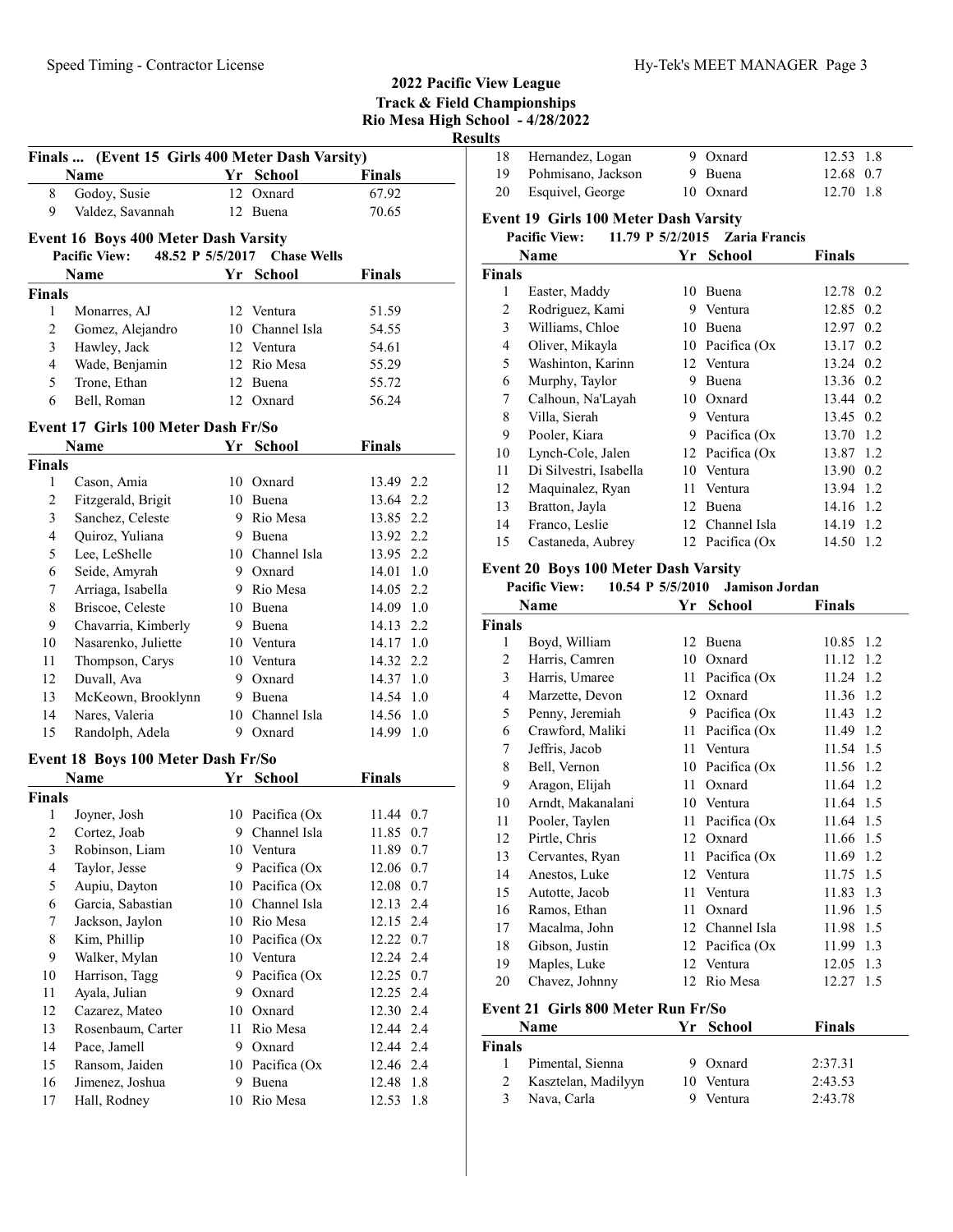|   |                                              |    |                 |               | 2022 Pacific View League<br><b>Track &amp; Field Championships</b><br>Rio Mesa High School - 4/28/2022<br><b>Results</b> |                    |
|---|----------------------------------------------|----|-----------------|---------------|--------------------------------------------------------------------------------------------------------------------------|--------------------|
|   | Finals  (Event 21 Girls 800 Meter Run Fr/So) |    |                 |               | 10                                                                                                                       | Ornelas Jr, Serg   |
|   | <b>Name</b>                                  | Yr | School          | <b>Finals</b> | 11                                                                                                                       | Alvarez, Alexa     |
| 4 | Martin, Analy                                | 9  | Ventura         | 2:45.29       | 12                                                                                                                       | Anderson, Kad      |
| 5 | Denzler, Sophia                              | 9  | Ventura         | 2:47.64       | 13                                                                                                                       | Manriquez, Eri     |
| 6 | Dahlquist, Anna                              | 9. | Rio Mesa        | 2:53.33       | 14                                                                                                                       | Pacheco, Aider     |
|   | Ortega, Carolina                             | 9. | Channel Isla    | 2:59.16       |                                                                                                                          | Event 25 Girls 300 |
| 8 | Alcantar, Sabrina                            |    | 10 Channel Isla | 3:03.97       |                                                                                                                          | <b>Name</b>        |

#### Event 22 Boys 800 Meter Run Fr/So

|               | <b>Name</b>       |   | Yr School      | <b>Finals</b> |  |
|---------------|-------------------|---|----------------|---------------|--|
| <b>Finals</b> |                   |   |                |               |  |
|               | Ortiz, Jorge      | 9 | Oxnard         | 2:14.80       |  |
| 2             | Hottinger, Henry  |   | Ventura        | 2:15.68       |  |
| 3             | Pachon, Julian    | 9 | Oxnard         | 2:16.70       |  |
| 4             | Decastro, Gabriel |   | 9 Channel Isla | 2:18.85       |  |
| 5             | Vargas, Rigo      | 9 | Rio Mesa       | 2:21.51       |  |
| 6             | Gleason, John     |   | Rio Mesa       | 2:25.92       |  |

|               | Name                 | Yr | <b>School</b> | <b>Finals</b> |
|---------------|----------------------|----|---------------|---------------|
| <b>Finals</b> |                      |    |               |               |
| 1             | Engelhardt, Sadie    | 9  | Ventura       | 2:13.72P      |
| 2             | Ochoa, Chelsea       | 11 | Ventura       | 2:23.98       |
| 3             | Boisselier, Gia      | 12 | Rio Mesa      | 2:25.85       |
| 4             | Mobley, Olivia       | 9  | Ventura       | 2:29.44       |
| 5             | Hurguy, Violet       | 10 | Ventura       | 2:30.50       |
| 6             | Molina, Yesenia      | 11 | Oxnard        | 2:31.81       |
| 7             | Garcia Leos, Daniela | 10 | Channel Isla  | 2:33.64       |
| 8             | Viorato, Daniella    | 12 | Oxnard        | 2:33.87       |
| 9             | Mabry, Mckenna       | 11 | Buena         | 2:34.98       |
| 10            | Daw, Brody           | 9  | Ventura       | 2:38.15       |
| 11            | Ramirez, Kaliah      | 11 | Buena         | 2:38.36       |
| 12            | McLeod, Amelia       | 10 | Ventura       | 2:44.32       |
| 13            | Turrubiartes, Alexa  | 12 | Buena         | 2:45.27       |
| 14            | Haggmark, Annika     | 11 | Ventura       | 2:45.37       |
| 15            | Burman, Bailey       | 9  | Ventura       | 2:46.11       |
| 16            | Texis, Belem         | 11 | Channel Isla  | 2:46.69       |
| 17            | Ruiz, Stephanie      | 12 | Channel Isla  | 2:47.56       |
| 18            | Von Gunten, Caroline | 9  | Ventura       | 2:50.41       |
| 19            | Espada, Maraiya      | 11 | Rio Mesa      | 2:51.26       |

# **Event 24 Boys 800 Meter Run Varsity<br>Pacific View: 1:57.06 P 5/5/2011 Fr**

|               |                       |      |       | <b>Finals</b>                                                                                                                                                         |
|---------------|-----------------------|------|-------|-----------------------------------------------------------------------------------------------------------------------------------------------------------------------|
| <b>Finals</b> |                       |      |       |                                                                                                                                                                       |
|               | Fabian, Ryan          |      |       | 1:54.30P                                                                                                                                                              |
| 2             | Erickson, Daniel (Dj) |      |       | 1:57.86                                                                                                                                                               |
| 3             | Adams, Samuel         | 11   |       | 1:58.80                                                                                                                                                               |
| 4             | Jekogian, Mason       |      |       | 1:59.41                                                                                                                                                               |
| 5             | Baysinger, Grant      |      |       | 1:59.71                                                                                                                                                               |
| 6             | Torres, Michael       | 11.  |       | 2:00.96                                                                                                                                                               |
| 7             | Grossman, Micah       |      |       | 2:03.31                                                                                                                                                               |
| 8             | Sonnenschein, Eric    |      |       | 2:04.18                                                                                                                                                               |
| 9             | Shore, Nik            |      | Buena | 2:05.46                                                                                                                                                               |
|               |                       | Name |       | Pacific View: 1:57.06 P 5/5/2011 Erik Pinuelas<br>Yr School<br>12 Oxnard<br>12 Oxnard<br>Oxnard<br>12 Ventura<br>11 Ventura<br><b>Buena</b><br>10 Ventura<br>12 Buena |

| resuns             |                                                                                        |    |                           |               |
|--------------------|----------------------------------------------------------------------------------------|----|---------------------------|---------------|
| 10                 | Ornelas Jr, Sergio                                                                     |    | 11 Pacifica (Ox           | 2:05.58       |
| 11                 | Alvarez, Alexander                                                                     |    | 12 Channel Isla           | 2:06.03       |
| 12                 | Anderson, Kaden                                                                        |    | 12 Ventura                | 2:11.75       |
| 13                 | Manriquez, Eric                                                                        | 11 | Oxnard                    | 2:13.63       |
| 14                 | Pacheco, Aiden                                                                         |    | 12 Ventura                | 2:14.31       |
|                    | Event 25 Girls 300 Meter Hurdles Fr/So                                                 |    |                           |               |
|                    | Name                                                                                   | Yr | <b>School</b>             | <b>Finals</b> |
| <b>Finals</b>      |                                                                                        |    |                           |               |
| 1                  | Mejia, Elizabeth                                                                       |    | 10 Oxnard                 | 53.82         |
| 2                  | Ludy, Leia                                                                             |    | 9 Ventura                 | 57.70         |
| 3                  | Christenson, Indigo                                                                    | 10 | Ventura                   | 59.66         |
|                    | Event 26 Girls 300 Meter Hurdles Varsity                                               |    |                           |               |
|                    | 46.00 P 2004<br><b>Pacific View:</b>                                                   |    | <b>Jennifer Albertson</b> |               |
|                    | Name                                                                                   | Yr | <b>School</b>             | <b>Finals</b> |
| <b>Finals</b>      |                                                                                        |    |                           |               |
| 1                  | Prehn, Donnea                                                                          | 11 | Ventura                   | 48.14         |
| $\mathfrak{2}$     | Brar-Avelar, Zoey                                                                      |    | 12 Buena                  | 50.20         |
| 3                  | Jones, Akira                                                                           |    | 11 Oxnard                 | 52.44         |
| 4                  | Hernandez, Marissa                                                                     |    | 12 Rio Mesa               | 54.79         |
| 5                  | Gallagher, Ciara                                                                       |    | 12 Oxnard                 | 55.16         |
| 6                  | Mendez, Peyton                                                                         |    | 9 Ventura                 | 55.33         |
| 7                  | Campos, Athena                                                                         |    | 12 Oxnard                 | 55.39         |
| 8                  | Orozco, Isabel                                                                         |    | 12 Channel Isla           | 57.93         |
|                    | Event 27 Boys 300 Meter Hurdles Fr/So                                                  |    |                           |               |
|                    | Name                                                                                   |    | Yr School                 | <b>Finals</b> |
|                    |                                                                                        |    |                           |               |
|                    |                                                                                        |    |                           |               |
| <b>Finals</b><br>1 | Daniel, Maxwell                                                                        |    | 10 Buena                  | 44.87         |
| 2                  | Meckstroth, Larsen                                                                     |    | 9 Ventura                 | 45.16         |
| 3                  |                                                                                        | 9  | Ventura                   | 45.92         |
| 4                  | Goitia, Tonayotl<br>Brown, Ty                                                          | 9  | Ventura                   | 47.11         |
| 5                  | Graves, Keegan                                                                         | 9  | Ventura                   | 47.43         |
| 6                  | Edmondson, Andrew                                                                      |    | 10 Ventura                | 47.83         |
| 7                  |                                                                                        |    | 9 Ventura                 | 48.07         |
| 8                  | Carnaghe, Luke                                                                         |    |                           | 51.59         |
| 9                  | Alvarez, Jorge<br>Hargett, Kai                                                         | 9  | 9 Ventura<br>Ventura      | 51.61         |
|                    |                                                                                        |    |                           |               |
|                    | <b>Event 28 Boys 300 Meter Hurdles Varsity</b><br>38.70 P 2013<br><b>Pacific View:</b> |    | Jelani Legohn             |               |

| `inals |                  |    |                 |       |
|--------|------------------|----|-----------------|-------|
| 1      | Guenther, Colin  | 11 | <b>Buena</b>    | 41.89 |
| 2      | Willard, Azure   |    | 11 Ventura      | 42.84 |
| 3      | Lyons, Xzavier   |    | 12 Rio Mesa     | 43.68 |
| 4      | Bittner, JJ      | 9  | Rio Mesa        | 43.68 |
| 5      | Fuentes, Joshua  |    | 11 Oxnard       | 44.22 |
| 6      | Anderson, Cooper |    | 12 Ventura      | 44.65 |
| 7      | DeLeon, Justin   |    | 10 Rio Mesa     | 44.68 |
| 8      | Tinoco, Nicholas |    | 11 Oxnard       | 47.00 |
| 9      | Gutierrez, Jorge |    | 12 Channel Isla | 47.01 |
| 10     | Giron, Aaron     |    | 11 Oxnard       | 47.35 |
| 11     | Oregel, Carlos   |    | 12 Oxnard       | 47.80 |
|        |                  |    |                 |       |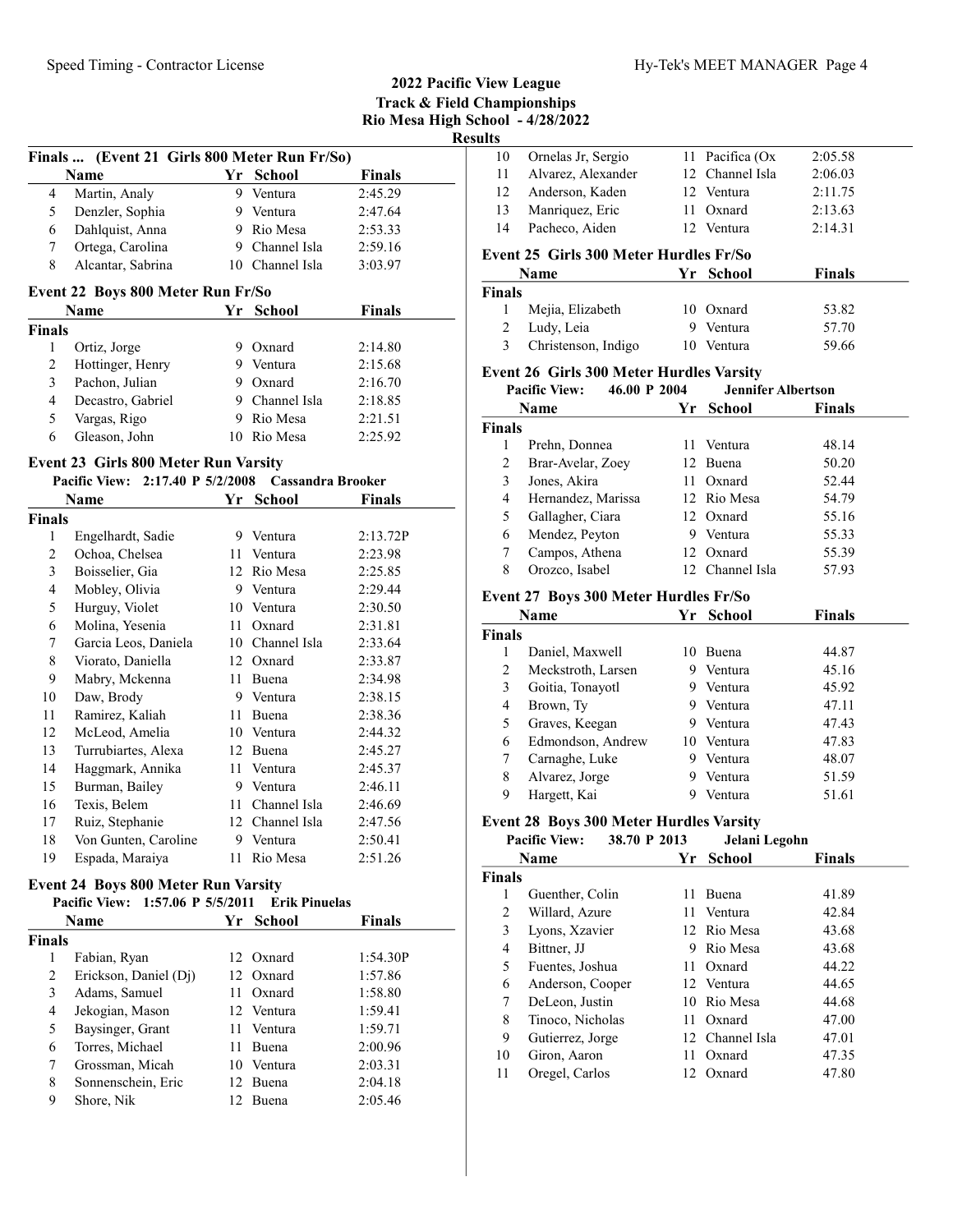Event 32 Boys 200 Meter Dash Varsity

Pacific View: 21.33 P 5/5/2010 Jamison Jordan

| Event 29 Girls 200 Meter Dash Fr/So |                                              |    |                 |               |        |
|-------------------------------------|----------------------------------------------|----|-----------------|---------------|--------|
|                                     | Name                                         | Yr | <b>School</b>   | Finals        |        |
| Finals                              |                                              |    |                 |               |        |
| 1                                   | Fitzgerald, Brigit                           |    | 10 Buena        | 28.10 0.8     |        |
| $\overline{2}$                      | Murphy, Avery                                |    | 9 Buena         | 28.50 0.8     |        |
| $\overline{\mathbf{3}}$             | Arriaga, Isabella                            |    | 9 Rio Mesa      | 29.03 0.8     |        |
| 4                                   | Sanchez, Celeste                             |    | 9 Rio Mesa      | 29.23         | 1.8    |
| 5                                   | Barrera, Kevelyn                             |    | 9 Oxnard        | 29.39 1.8     |        |
| 6                                   | Duvall, Ava                                  | 9  | Oxnard          | 29.42         | 1.8    |
| 7                                   | Espinoza Suarez, Reagan                      |    | 9 Buena         | 29.43         | 1.8    |
| 8                                   | Quiroz, Yuliana                              | 9  | Buena           | 29.63 1.8     |        |
| 9                                   | Chavarria, Kimberly                          | 9  | Buena           | 29.66 0.8     |        |
| 10                                  | Thompson, Carys                              |    | 10 Ventura      | 29.86 0.8     |        |
| 11                                  | Seide, Amyrah                                | 9  | Oxnard          | 30.26 0.8     |        |
|                                     | Event 30 Boys 200 Meter Dash Fr/So           |    |                 |               |        |
|                                     | Name                                         | Yr | <b>School</b>   | <b>Finals</b> |        |
| Finals                              |                                              |    |                 |               |        |
| 1                                   | Cortez, Joab                                 |    | 9 Channel Isla  | 24.55         | 1.8    |
| $\overline{c}$                      | Robinson, Liam                               |    | 10 Ventura      | 25.06         | 1.8    |
| $\overline{\mathbf{3}}$             | Lawler, Nathan                               |    | 10 Ventura      | 25.20         | 1.8    |
| 4                                   | Harrison, Tagg                               |    | 9 Pacifica (Ox  | 25.23         | 1.8    |
| 5                                   | Jackson, Jaylon                              |    | 10 Rio Mesa     | 25.35         | 1.6    |
| 6                                   | Hall, Rodney                                 |    | 10 Rio Mesa     | 25.50         | $+0.0$ |
| 7                                   | Harrison, Cal                                |    | 10 Ventura      | 25.72         | 1.6    |
| 8                                   | Mateos, Lazaro                               |    | 10 Oxnard       | 25.81         | 1.6    |
| 9                                   | Chavarria, Roman                             |    | 9 Buena         | 25.82         | $+0.0$ |
| 10                                  | Anter, Nicholas                              |    | 10 Ventura      | 25.87         | 1.8    |
| 11                                  | Taylor, Jesse                                |    | 9 Pacifica (Ox  | 25.91         | 1.8    |
| 12                                  | Hernandez, Logan                             |    | 9 Oxnard        | 26.01         | 1.6    |
| 13                                  | Velasquez, Dominick                          |    | 10 Oxnard       | $26.03 +0.0$  |        |
| 14                                  | Cazarez, Mateo                               |    | 10 Oxnard       | $26.11 + 0.0$ |        |
| 15                                  | Alton, Jeremy                                |    | 9 Pacifica (Ox  | 26.22         | $+0.0$ |
| 16                                  | Walker, Mylan                                |    | 10 Ventura      | 26.50 1.6     |        |
| 17                                  | Tolson, Shaun                                | 9  | Oxnard          | 26.54         | $+0.0$ |
| 18                                  | Estrada, Leonardo                            | 10 | Oxnard          | 26.66         | 1.6    |
|                                     | <b>Event 31 Girls 200 Meter Dash Varsity</b> |    |                 |               |        |
|                                     | 24.50 P 5/3/2001<br><b>Pacific View:</b>     |    | Porchea Carroll |               |        |
|                                     | <b>Name</b>                                  | Yr | <b>School</b>   | <b>Finals</b> |        |
| <b>Finals</b>                       |                                              |    |                 |               |        |
| 1                                   | Rodriguez, Kami                              | 9. | Ventura         | $J26.54$ 0.8  |        |
| $\mathbf{1}$                        | Mendez, Ryan                                 | 11 | Ventura         | J26.54 0.8    |        |
| 3                                   | Medina, Ali                                  |    | 10 Oxnard       | $J26.60$ 0.8  |        |
| $\overline{4}$                      | Easter, Maddy                                |    | 10 Buena        | J26.69        | 0.8    |
| 5                                   | Williams, Chloe                              |    | 10 Buena        | J27.10        | 0.8    |

6 J27.96 0.8 Zaiden, Kennedy 11 Rio Mesa 7 Oliver, Mikayla 10 Pacifica (Ox 128.12 0.8<br>8 Ramos, Isabella 12 Ventura 28.34 2.0 8 28.34 2.0 Ramos, Isabella 12 Ventura 9 28.48 2.0 Calhoun, Na'Layah 10 Oxnard 10 28.67 2.0 Gomez, Camila 12 Channel Isla 11 Pooler, Kiara 9 Pacifica (Ox 28.99 2.0 12 29.42 2.0 Maquinalez, Ryan 11 Ventura

|                                                                                                       | Name                                | Yr | <b>School</b>   | <b>Finals</b> |     |  |
|-------------------------------------------------------------------------------------------------------|-------------------------------------|----|-----------------|---------------|-----|--|
| <b>Finals</b>                                                                                         |                                     |    |                 |               |     |  |
| 1                                                                                                     | Boyd, William                       |    | 12 Buena        | 22.12         | 1.9 |  |
| $\overline{2}$                                                                                        | Monarres, AJ                        |    | 12 Ventura      | 22.30         | 1.9 |  |
| 3                                                                                                     | Harris, Camren                      |    | 10 Oxnard       | 22.81         | 1.9 |  |
| $\overline{4}$                                                                                        | Penny, Jeremiah                     |    | 9 Pacifica (Ox  | 22.98 1.9     |     |  |
| 5                                                                                                     | Jeffris, Jacob                      |    | 11 Ventura      | 23.04 1.9     |     |  |
| 6                                                                                                     | Dill, Christian                     |    | 12 Buena        | 23.10 1.9     |     |  |
| $\tau$                                                                                                | Pooler, Taylen                      |    | 11 Pacifica (Ox | 23.73 0.1     |     |  |
| 8                                                                                                     | Marzette, Devon                     |    | 12 Oxnard       | 23.74 1.9     |     |  |
| 9                                                                                                     | Bell, Vernon                        |    | 10 Pacifica (Ox | 23.98 0.1     |     |  |
| 10                                                                                                    | Ramos, Ethan                        |    | 11 Oxnard       | 24.45 0.1     |     |  |
| 11                                                                                                    | Auster, Jake                        |    | 10 Ventura      | 24.65 0.1     |     |  |
| 12                                                                                                    | Genkel, Liam                        | 11 | Ventura         | 24.88 0.1     |     |  |
| 13                                                                                                    | Pena, Joseph                        | 11 | Ventura         | 24.89 0.1     |     |  |
| 14                                                                                                    | Tolson, Michael                     | 11 | Oxnard          | 24.90 0.1     |     |  |
| 15                                                                                                    | Macalma, John                       |    | 12 Channel Isla | 24.95 0.1     |     |  |
| 16                                                                                                    | Hawley, Jack                        |    | 12 Ventura      | 25.66 0.1     |     |  |
|                                                                                                       | Event 33 Girls 3200 Meter Run Fr/So |    |                 |               |     |  |
|                                                                                                       | Name                                |    | Yr School       | <b>Finals</b> |     |  |
| <b>Finals</b>                                                                                         |                                     |    |                 |               |     |  |
| 1                                                                                                     | Gonzalez, Abby                      |    | 9 Ventura       | 12:55.76      |     |  |
| $\overline{c}$                                                                                        | Ramos, Claire                       |    | 10 Ventura      | 13:39.26      |     |  |
| 3                                                                                                     | Lopez, Arianna                      |    | 9 Channel Isla  | 13:49.69      |     |  |
| $\overline{4}$                                                                                        | Guillen, Mariah                     |    | 10 Oxnard       | 13:54.54      |     |  |
| 5                                                                                                     | Voshell, Emerson                    |    | 9 Oxnard        | 13:54.57      |     |  |
| 6                                                                                                     | Ponce, Karina                       |    | 9 Oxnard        | 14:20.05      |     |  |
|                                                                                                       | Event 34 Boys 3200 Meter Run Fr/So  |    |                 |               |     |  |
|                                                                                                       | Name                                | Yr | <b>School</b>   | Finals        |     |  |
| <b>Finals</b>                                                                                         |                                     |    |                 |               |     |  |
| 1                                                                                                     | Jekogian, Ethan                     |    | 9 Ventura       | 10:45.95      |     |  |
| $\overline{c}$                                                                                        | Hottinger, Henry                    |    | 9 Ventura       | 11:06.93      |     |  |
| 3                                                                                                     | Torres, Logan                       |    | 10 Buena        | 11:09.50      |     |  |
| $\overline{4}$                                                                                        | Blomquist, Alex                     |    | 9 Ventura       | 11:34.52      |     |  |
| 5                                                                                                     | Pandey, Prakash                     |    | 10 Oxnard       | 11:39.43      |     |  |
| 6                                                                                                     | Decastro, Gabriel                   |    | 9 Channel Isla  | 11:40.89      |     |  |
| 7                                                                                                     | Gonzalez, Owen                      |    | 9 Oxnard        | 11:42.77      |     |  |
| 8                                                                                                     | Jimenez, Yair                       | 9  | Oxnard          | 11:52.68      |     |  |
|                                                                                                       |                                     |    |                 |               |     |  |
| Event 35 Girls 3200 Meter Run Varsity<br>Pacific View: 11:10.06 P 5/5/2019<br><b>Madeleine Locher</b> |                                     |    |                 |               |     |  |

|               | Name            | Yr School    | <b>Finals</b> |  |
|---------------|-----------------|--------------|---------------|--|
| <b>Finals</b> |                 |              |               |  |
|               | Okun, Ava       | <b>Buena</b> | 11:54.99      |  |
| 2             | Wilson, Maleah  | 12 Oxnard    | 12:00.24      |  |
| 3             | Torres, Brianna | Oxnard       | 12:02.02      |  |
| 4             | Locher, Rebecca | 12 Ventura   | 12:13.62      |  |
| 5             | Gleeson, Rachel | 12 Buena     | 12:37.44      |  |
| 6             | Garcia, Andrea  | <b>Buena</b> | 13:04.70      |  |
|               | Sanchez, Daisy  | Channel Isla | 13:07.13      |  |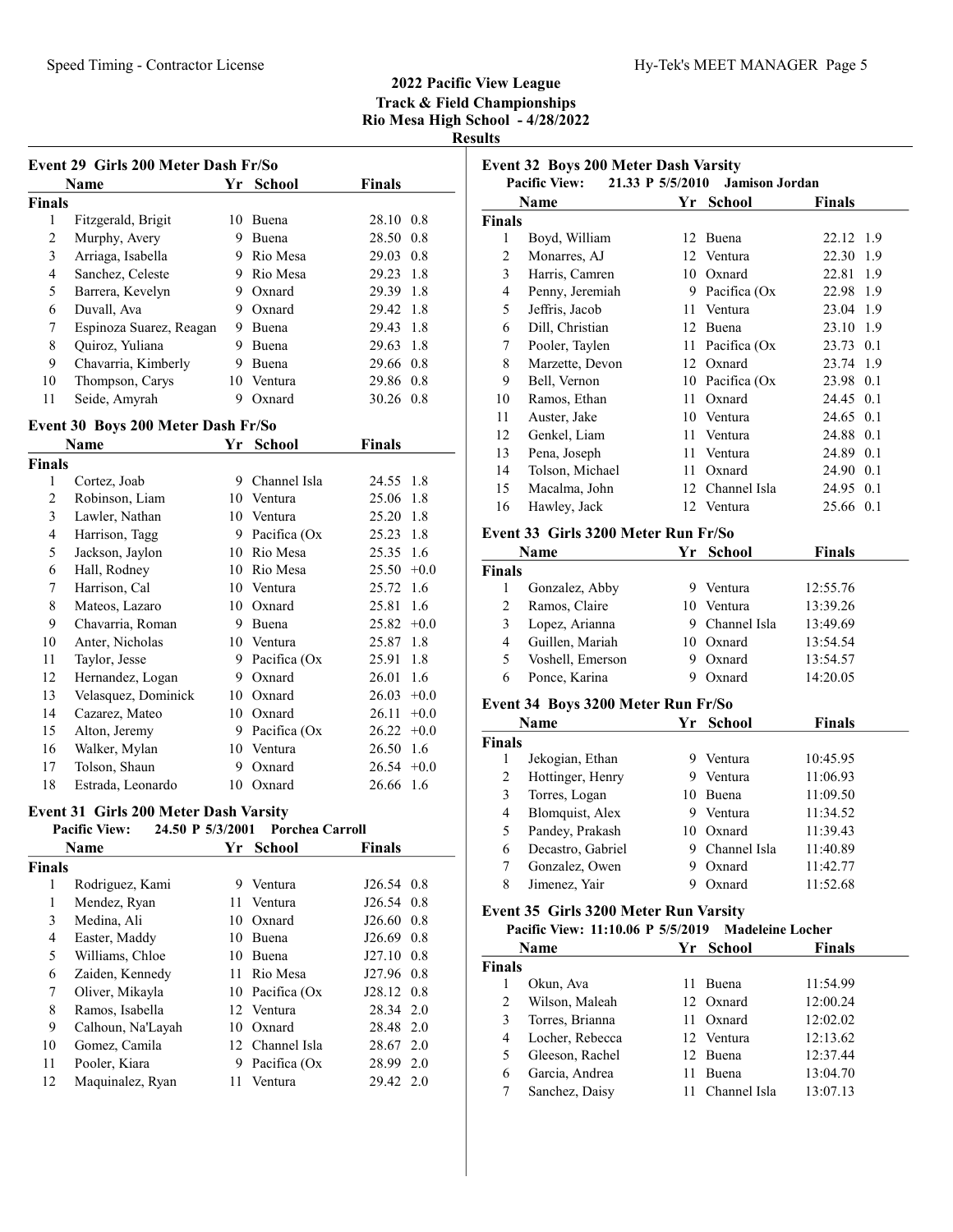|                | Pacific View: 9:24.17 P 5/6/2009<br>Name | Yr | <b>Heyden Wooff</b><br><b>School</b> | Finals   |  |  |  |
|----------------|------------------------------------------|----|--------------------------------------|----------|--|--|--|
| <b>Finals</b>  |                                          |    |                                      |          |  |  |  |
| 1              | Fasthorse, Anthony                       | 10 | Ventura                              | 9:24.80  |  |  |  |
| $\overline{2}$ | Hammel, Henry                            | 10 | Ventura                              | 9:29.45  |  |  |  |
| 3              | Wiggins, Elias                           | 12 | Buena                                | 9:34.55  |  |  |  |
| 4              | DeGeorge, Nick                           | 10 | Ventura                              | 9:37.73  |  |  |  |
| 5              | Costa, Inman                             |    | 12 Ventura                           | 9:39.97  |  |  |  |
| 6              | Tienda, Erick                            | 12 | Rio Mesa                             | 9:51.89  |  |  |  |
| 7              | Weinerth, Nicholas                       | 11 | Rio Mesa                             | 9:53.40  |  |  |  |
| 8              | Contreras, Gabriel                       | 12 | Channel Isla                         | 10:04.10 |  |  |  |
| 9              | Costa, Hollis                            | 10 | Ventura                              | 10:07.78 |  |  |  |
| 10             | Mojo, Wyatt                              | 12 | Ventura                              | 10:16.60 |  |  |  |
| 11             | Guzman, Bryan                            | 12 | Oxnard                               | 10:19.30 |  |  |  |
| 12             | Malone, Lucas                            | 11 | Ventura                              | 10:32.72 |  |  |  |
| 13             | Arce, Caleb                              | 11 | Buena                                | 10:33.26 |  |  |  |
| 14             | Gomez, Alexzander                        | 11 | Oxnard                               | 10:36.97 |  |  |  |
| 15             | Crisostomo, Colin                        | 11 | Buena                                | 10:43.82 |  |  |  |
| 16             | Navarro, Mateo                           | 11 | Ventura                              | 10:55.93 |  |  |  |
| 17             | Cook, Vincent                            | 12 | Ventura                              | 11:44.96 |  |  |  |
| ---            | Valdez, Adrian                           | 12 | Oxnard                               | DO       |  |  |  |
|                | Event 37 Girls 4x400 Meter Relay Fr/So   |    |                                      |          |  |  |  |
|                | Team                                     |    | <b>Finals</b><br>Relay               |          |  |  |  |

| шаіэ |                           |   |                              |
|------|---------------------------|---|------------------------------|
| 1    | Buena                     | A | 4:34.92                      |
|      | 1) Chavarria, Kimberly 9  |   | 2) Espinoza Suarez, Reagan 9 |
|      | 3) Colin, Desirae 10      |   | 4) Ouiroz, Yuliana 9         |
| 2    | Ventura                   | A | 4:43.29                      |
|      | 1) Dalzell, Izzy 10       |   | 2) Martin, Analy 9           |
|      | 3) Christenson, Indigo 10 |   | 4) Kasztelan, Madilyyn 10    |
| 3    | Oxnard                    | A | 4:43.63                      |
|      | 1) Barrera, Kevelyn 9     |   | 2) Guillen, Mariah 10        |
|      | 3) Fuentes, Danielle 10   |   | 4) Lubid, Hailey 10          |
| 4    | Rio Mesa                  | A | 4:50.86                      |
|      | 1) Sacolles, Meeya 9      |   | 2) Cortes, Valentina 10      |
|      | 3) Arriaga, Isabella 9    |   | 4) Dahlquist, Anna 9         |
| 5.   | Channel Islands           | A | 4:55.48                      |
|      | 1) Estrada, Jennifer 9    |   | 2) Nares, Valeria 10         |
|      | 3) Naranjo, Valeria 10    |   | 4) Reyes, Jazmin 10          |

# Event 38 Boys 4x400 Meter Relay Fr/So

|               | Team                    | Relay | Finals               |
|---------------|-------------------------|-------|----------------------|
| <b>Finals</b> |                         |       |                      |
|               | Ventura                 | A     | 3:44.08              |
|               | 1) Anter, Nicholas 10   |       | 2) Graves, Keegan 9  |
|               | 3) Meckstroth, Larsen 9 |       | 4) Lawler, Nathan 10 |
|               | Channel Islands         | A     | 4:11.19              |
|               | 1) Guzman, Caesar 10    |       | 2) Jijada, Kevin 10  |
|               | 3) Decastro, Gabriel 9  |       | 4) Tellez, Ruben 10  |

Event 39 Girls 4x400 Meter Relay Varsity Pacific View: 4:06.76 P 5/5/2010 Oxnard J Loring, S Caldwell, T Johnson, N Cole

|               | Team                      | Relay | <b>Finals</b>              |
|---------------|---------------------------|-------|----------------------------|
| <b>Finals</b> |                           |       |                            |
| 1             | Ventura                   | А     | 3:59.79P                   |
|               | 1) Fakrogha, Valentina 10 |       | 2) Mendez, Ryan 11         |
|               | 3) Mobley, Olivia 9       |       | 4) Engelhardt, Sadie 9     |
| 2             | Rio Mesa                  | A     | 4:15.54                    |
|               | 1) Boisselier, Gia 12     |       | 2) Godina, Sophia 12       |
|               | 3) Stephenson, Lena 11    |       | 4) Zaiden, Kennedy 11      |
| 3             | Buena                     | A     | 4:17.62                    |
|               | 1) Brar-Avelar, Zoey 12   |       | 2) Sommars, Taylor 12      |
|               | 3) Easter, Maddy 10       |       | 4) Williams, Chloe 10      |
| 4             | Oxnard                    | А     | 4:20.04                    |
|               | 1) Rodriguez, Valeria 10  |       | 2) Molina, Yesenia 11      |
|               | 3) McKenzie, Samantha 12  |       | 4) Medina, Ali 10          |
| 5.            | Channel Islands           | A     | 4:35.69                    |
|               | 1) Orozco, Isabel 12      |       | 2) Garcia Leos, Daniela 10 |
|               | 3) Guzman, Destiny 11     |       | 4) Gomez, Camila 12        |

# Event 40 Boys 4x400 Meter Relay Varsity

#### Pacific View: 3:24.21 P 5/3/2012 Rio Mesa D Zimmerman, C Roach, D Weisenburger, B Selig

|               | <b>Team</b>              | Relay | <b>Finals</b>               |
|---------------|--------------------------|-------|-----------------------------|
| <b>Finals</b> |                          |       |                             |
|               | Ventura                  | A     | 3:26.06                     |
|               | 1) Jeffris, Jacob 11     |       | 2) Jekogian, Mason 12       |
|               | 3) Baysinger, Grant 11   |       | 4) Monarres, AJ 12          |
| 2             | Oxnard                   | A     | 3:28.01                     |
|               | 1) Marzette, Devon 12    |       | 2) Erickson, Daniel (Dj) 12 |
|               | 3) Adams, Samuel 11      |       | 4) Fabian, Ryan 12          |
| 3             | <b>Buena</b>             | A     | 3:31.24                     |
|               | 1) Dill, Christian 12    |       | 2) Boyd, William 12         |
|               | 3) Torres, Michael 11    |       | 4) Martinez, Freddy 12      |
| 4             | Channel Islands          | A     | 3:41.52                     |
|               | 1) Alvarez, Alexander 12 |       | 2) Gutierrez, Jorge 12      |
|               | 3) Macalma, John 12      |       | 4) Gomez, Alejandro 10      |

## Event 41 Girls Long Jump Fr/So

# Pacific View: 18-08.50 P

|                               | <b>Name</b>         | Yr School       | <b>Finals</b> |
|-------------------------------|---------------------|-----------------|---------------|
| <b>Finals</b>                 |                     |                 |               |
|                               | Murphy, Avery       | <b>Buena</b>    | 16-00.00 NWI  |
| $\mathfrak{D}_{\mathfrak{p}}$ | Powers, Parker      | 10 Ventura      | 14-00.00 NWI  |
| 3                             | Goetz, Gianah       | 10 Pacifica (Ox | 13-10.50 NWI  |
| 4                             | Thompson, Carys     | 10 Ventura      | 13-06.50 NWI  |
| 5                             | Kasztelan, Madilyyn | 10 Ventura      | 13-04.00 NWI  |
| 6                             | Ludy, Leia          | Ventura         | 13-03.50 NWI  |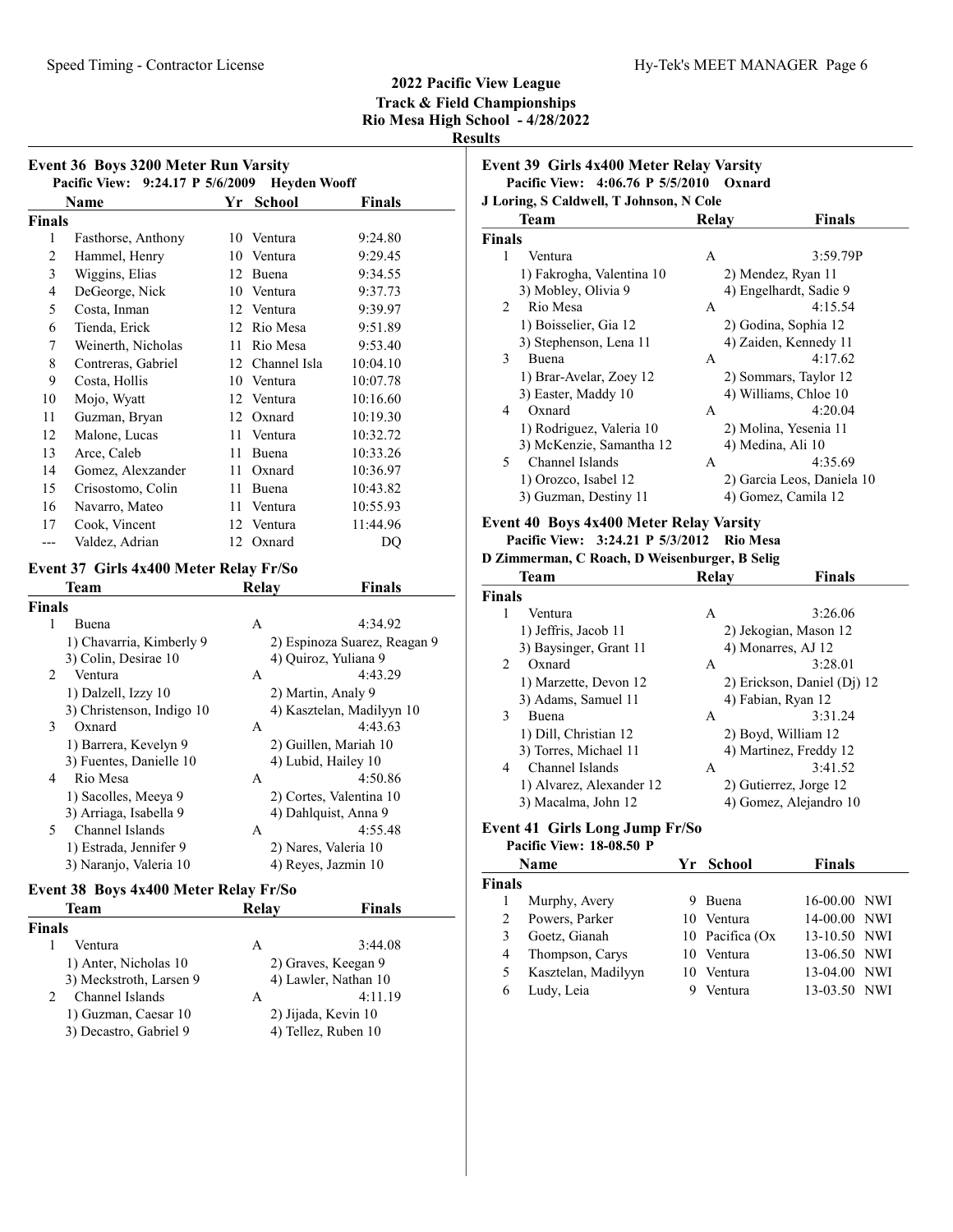|                | <b>Event 42 Boys Long Jump Fr/So</b>    |    |                 |               |            |
|----------------|-----------------------------------------|----|-----------------|---------------|------------|
|                | <b>Pacific View:</b><br>$22-04$ P       |    |                 |               |            |
|                | Name                                    | Yr | <b>School</b>   | <b>Finals</b> |            |
| Finals         |                                         |    |                 |               |            |
| 1              | Garcia, Sabastian                       | 10 | Channel Isla    | 17-11.50      | <b>NWI</b> |
| $\overline{2}$ | Gleason, John                           | 10 | Rio Mesa        | 16-11.00      | <b>NWI</b> |
| 3              | Walker, Mylan                           | 10 | Ventura         | 16-10.00      | <b>NWI</b> |
| 3              | Robinson, Liam                          | 10 | Ventura         | 16-10.00      | <b>NWI</b> |
| 5              | Cortez, Joab                            | 9  | Channel Isla    | 16-08.00      | <b>NWI</b> |
| 5              | Harrison, Cal                           | 10 | Ventura         | 16-08.00      | <b>NWI</b> |
| 7              | Velasquez, Dominick                     | 10 | Oxnard          | 16-04.50      | <b>NWI</b> |
| 7              | Carter, Jackson                         | 9  | <b>Buena</b>    | 16-04.50      | <b>NWI</b> |
| 9              | Anter, Nicholas                         | 10 | Ventura         | 16-04.00      | <b>NWI</b> |
| 10             | Chavarria, Roman                        | 9  | Buena           | 15-11.00      | <b>NWI</b> |
| 11             | Pohmisano, Jackson                      | 9  | Buena           | 15-09.00      | <b>NWI</b> |
| 12             | Stiles, Owen                            | 10 | Buena           | 15-07.50      | <b>NWI</b> |
| 13             | Aguilera, Luis                          | 10 | Oxnard          | 15-06.50      | <b>NWI</b> |
|                | <b>Event 43 Girls Long Jump Varsity</b> |    |                 |               |            |
|                | Pacific View: 18-08.50 P 5/1/2000       |    | Porchea Carroll |               |            |
|                | Name                                    | Yr | School          | <b>Finals</b> |            |
| Finals         |                                         |    |                 |               |            |
| 1              | Rodriguez, Valeria                      | 10 | Oxnard          | 16-01.75      | NWI        |
| $\overline{c}$ | Sprinkle, Savannah                      | 11 | Buena           | 16-01.00      | <b>NWI</b> |

3 Gallagher, Ciara 12 Oxnard 15-08.50 NWI 4 15-07.75 NWI Gray, Aaliyah 12 Oxnard 5 Jones, Akira 11 Oxnard 15-03.00 NWI 6 Oliver, Mikayla 10 Pacifica (Ox 15-02.50 NWI<br>
7 Di Silvestri, Isabella 10 Ventura 14-10.00 NWI 7 14-10.00 NWI Di Silvestri, Isabella 10 Ventura 8 Castaneda, Aubrey 12 Pacifica (Ox 14-08.50 NWI 9 Hebert-Ally, Samantha 11 Oxnard 14-05.00 NWI 10 Franco, Leslie 12 Channel Isla 14-04.00 NWI 11 Hunt, Tatyana 12 Oxnard 13-11.75 NWI 12 12-09.25 NWI Yamul, Kristan 11 Oxnard

# Event 44 Boys Long Jump Varsity

|               | Pacific View: 23-05.25 P 5/1/2009 |     | <b>Blake Selig</b> |               |  |
|---------------|-----------------------------------|-----|--------------------|---------------|--|
|               | Name                              |     | Yr School          | <b>Finals</b> |  |
| <b>Finals</b> |                                   |     |                    |               |  |
| 1             | Harrsion, Chance                  | 10  | Rio Mesa           | 22-07.00 NWI  |  |
| 2             | Toumeh, Ellie                     | 11  | Buena              | 20-09.25 NWI  |  |
| 3             | Harris, Umaree                    | 11  | Pacifica (Ox       | 20-09.00 NWI  |  |
| 4             | Pamarang, Myles                   |     | 12 Rio Mesa        | 19-10.25 NWI  |  |
| 5             | Autotte, Jacob                    |     | 11 Ventura         | 19-01.50 NWI  |  |
| 6             | Becker, Miles                     |     | 11 Ventura         | 18-05.00 NWI  |  |
| 7             | Pena, Joseph                      | 11. | Ventura            | 18-03.50 NWI  |  |
| 8             | DeLeon, Justin                    | 10  | Rio Mesa           | 18-01.00 NWI  |  |
| 9             | Chavez, Johnny                    |     | 12 Rio Mesa        | 17-11.00 NWI  |  |
| 10            | Auster, Jake                      | 10  | Ventura            | 16-09.25 NWI  |  |
| 11            | Barragan, Alfredo                 | 11  | Channel Isla       | 15-11.00 NWI  |  |

| sunts            |                                         |     |                      |                                       |
|------------------|-----------------------------------------|-----|----------------------|---------------------------------------|
|                  | Event 45 Girls High Jump Fr/So<br>Name  | Yr  | School               | <b>Finals</b>                         |
| <b>Finals</b>    |                                         |     |                      |                                       |
| 1                | Murphy, Avery                           |     | 9 Buena              | $4 - 10.00$                           |
| ---              | Colin, Desirae                          |     | 10 Buena             | NH                                    |
|                  |                                         |     |                      |                                       |
|                  | <b>Event 46 Boys High Jump Fr/So</b>    |     |                      |                                       |
|                  | Name                                    | Yr. | School               | <b>Finals</b>                         |
| <b>Finals</b>    |                                         |     |                      |                                       |
| 1                | Fancher, Finn                           |     | 9 Ventura            | J5-04.00                              |
| 2                | Cortez, Joab                            |     | 9 Channel Isla       | J5-04.00                              |
| 3                | Carnaghe, Luke                          |     | 9 Ventura            | J5-02.00                              |
| 4                | Lawler, Nathan                          |     | 10 Ventura           | J5-02.00                              |
| 4                | Valenzuela, Travis                      |     | 10 Ventura           | J5-02.00                              |
| 5                | Pace, Jamell                            |     | 9 Oxnard             | J5-00.00                              |
| 5                | Stiles, Owen                            |     | 10 Buena             | J5-00.00                              |
| 6                | Edmondson, Andrew                       |     | 10 Ventura           | J4-10.00                              |
| 6                | Carter, Jackson                         |     | 9 Buena              | J4-10.00                              |
| ---              | Hargett, Kai                            | 9   | Ventura              | NH                                    |
| ---              | Farmer, Kaden                           | 10  | Ventura              | NΗ                                    |
|                  | <b>Event 47 Girls High Jump Varsity</b> |     |                      |                                       |
|                  | <b>Pacific View:</b><br>5-09 P 5/5/2013 |     | <b>Raegan Nizdil</b> |                                       |
|                  | <b>Pacific View:</b><br>5-04 P 2002     |     | <b>Jenna Prewitt</b> |                                       |
|                  | Name                                    | Yr. | School               | Finals                                |
| <b>Finals</b>    |                                         |     |                      |                                       |
| 1                | Fakrogha, Valentina                     |     | 10 Ventura           | J5-04.00P                             |
| $\boldsymbol{2}$ | Sprinkle, Savannah                      | 11  | Buena                | J5-00.00                              |
| 3                | Mendez, Peyton                          |     | 9 Ventura            | J5-00.00                              |
| $\overline{4}$   | Campos, Athena                          |     | 12 Oxnard            | J4-06.00                              |
| 4                | Gallagher, Ciara                        |     | 12 Oxnard            | J4-06.00                              |
| 4                | Ramos, Isabella                         |     | 12 Ventura           | J4-06.00                              |
| 5                | Davis, Kayla                            |     | 12 Oxnard            | J4-04.00                              |
| ---              | Yamul, Kristan                          |     | 11 Oxnard            | NΗ                                    |
|                  | <b>Event 48 Boys High Jump Varsity</b>  |     |                      |                                       |
|                  | <b>Pacific View:</b><br>6-06 P 1999     |     |                      | <b>Jason John/Chad Smith</b>          |
|                  | <b>Pacific View:</b><br>6-06 P 1999     |     | <b>Chadd Smith</b>   |                                       |
|                  | Name                                    | Yr  | <b>School</b>        | Finals                                |
| Finals           |                                         |     |                      |                                       |
| 1                | Harris, Umaree                          |     | 11 Pacifica (Ox      | $6 - 02.00$                           |
| $\overline{c}$   | Molina, Wakine                          |     | 10 Buena             | 5-10.00                               |
| 3                | Martinez, Freddy                        |     | 12 Buena             | 5-08.00                               |
| $\overline{4}$   | Becker, Miles                           |     | 11 Ventura           | 5-06.00                               |
| $---$            | Genkel, Liam                            | 11  | Ventura              | NH                                    |
|                  | Event 49 Girls Triple Jump Fr/So        |     |                      |                                       |
|                  | Name                                    | Yr  | <b>School</b>        | <b>Finals</b>                         |
| <b>Finals</b>    |                                         |     |                      |                                       |
| 1                | Mejia, Elizabeth                        |     | 10 Oxnard            | 29-11.50 NWI                          |
| $\mathfrak{2}$   | Garcia, Katia                           |     | 10 Oxnard            | 28-04.00 NWI                          |
| 3                | Kasztelan, Madilyyn                     |     | 10 Ventura           | 28-00.00<br>NWI                       |
| 4                | Onofre, Sophia                          |     | 9 Channel Isla       | $\ensuremath{\text{NWI}}$<br>27-10.00 |
| 5                | Ballestros, Alyssa                      | 9.  | Pacifica (Ox         | <b>NWI</b><br>27-01.75                |
|                  |                                         |     |                      |                                       |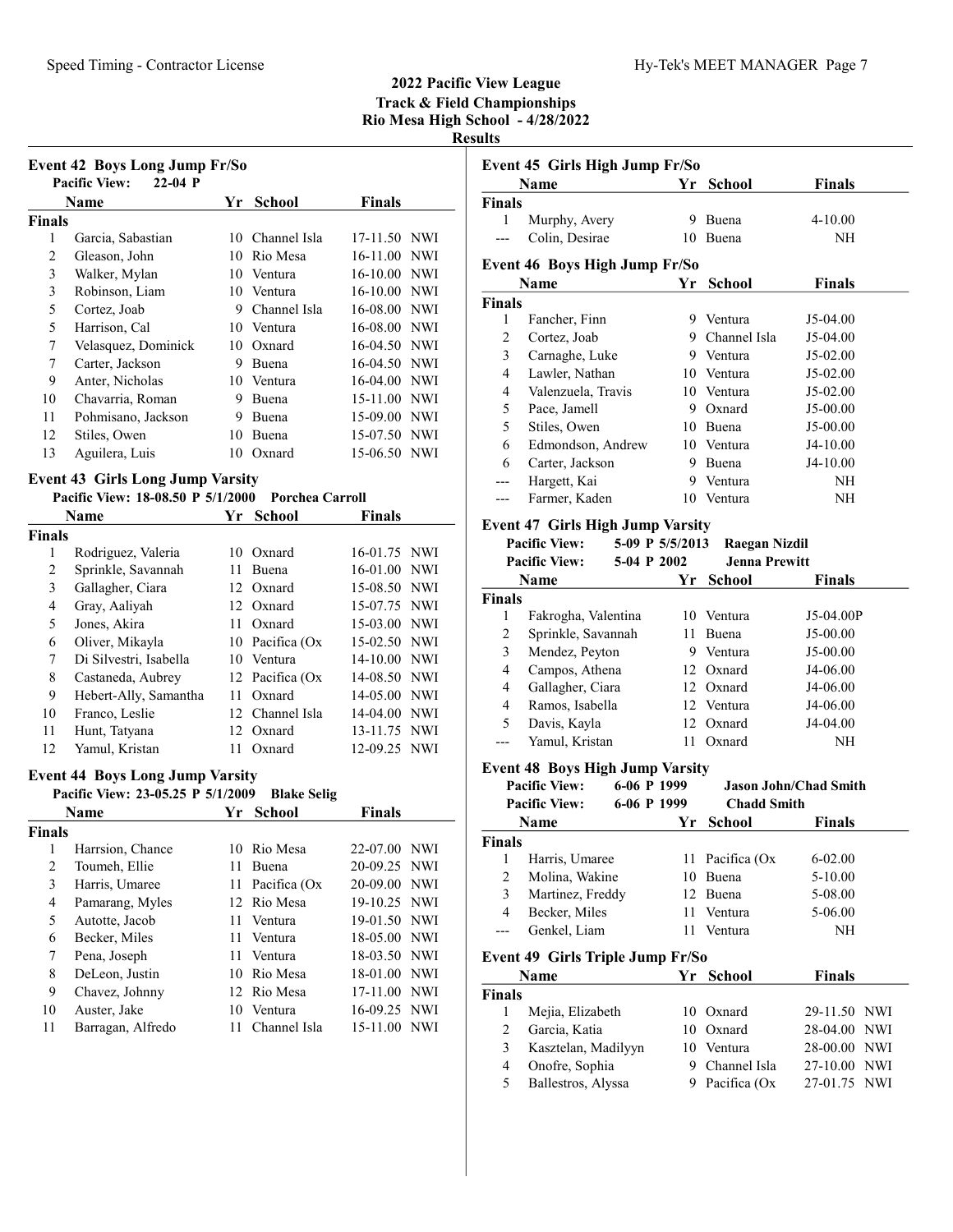|                         | Event 50 Boys Triple Jump Fr/So           |      |                          |               |            |
|-------------------------|-------------------------------------------|------|--------------------------|---------------|------------|
|                         | Name                                      |      | Yr School                | <b>Finals</b> |            |
| <b>Finals</b>           |                                           |      |                          |               |            |
| 1                       | Fancher, Finn                             | 9    | Ventura                  | 36-03.25      | <b>NWI</b> |
| 2                       | Farmer, Kaden                             |      | 10 Ventura               | 35-07.00      | <b>NWI</b> |
| 3                       | Garcia, Sabastian                         |      | 10 Channel Isla          | 35-00.50 NWI  |            |
| 4                       | Meckstroth, Larsen                        |      | 9 Ventura                | 34-06.00 NWI  |            |
| 5                       | Brown, Ty                                 | 9.   | Ventura                  | 33-10.00 NWI  |            |
| 6                       | Lawler, Nathan                            | 10   | Ventura                  | 33-01.50      | <b>NWI</b> |
| 7                       | Edmondson, Andrew                         | 10   | Ventura                  | 33-00.50      | <b>NWI</b> |
|                         |                                           |      |                          |               |            |
|                         | <b>Event 51 Girls Triple Jump Varsity</b> |      |                          |               |            |
|                         | Pacific View: 36-08.25 P 5/5/2010         |      | <b>Jazzelena A Black</b> |               |            |
|                         | Name                                      | Yr   | <b>School</b>            | <b>Finals</b> |            |
| <b>Finals</b>           |                                           |      |                          |               |            |
| 1                       | Stephenson, Lena                          | 11.  | Rio Mesa                 | 33-03.75 NWI  |            |
| 2                       | Hunt, Tatyana                             |      | 12 Oxnard                | 33-01.50 NWI  |            |
| 3                       | Di Silvestri, Isabella                    |      | 10 Ventura               | 32-04.00 NWI  |            |
| 4                       | Sprinkle, Savannah                        |      | 11 Buena                 | 32-03.50 NWI  |            |
| 5                       | Fancher, Molly                            |      | 11 Ventura               | 30-11.50 NWI  |            |
| 6                       | Sims, Thalia                              |      | 12 Channel Isla          | 30-11.00 NWI  |            |
| 7                       | Ricasata, Lauren                          |      | 12 Ventura               | 30-09.50 NWI  |            |
| 8                       | Franco, Leslie                            |      | 12 Channel Isla          | 29-11.75 NWI  |            |
| 9                       | Hebert-Ally, Samantha                     | 11 - | Oxnard                   | 29-09.75      | <b>NWI</b> |
| 10                      | Davis, Kayla                              |      | 12 Oxnard                | 28-10.00      | NWI        |
| 11                      | Navarro, Sophia                           |      | 11 Channel Isla          | 28-08.50      | NWI        |
|                         | <b>Event 52 Boys Triple Jump Varsity</b>  |      |                          |               |            |
|                         | Pacific View: 47-04.75 P 2002             |      | <b>Ken Myers</b>         |               |            |
|                         | Name                                      | Yr   | <b>School</b>            | <b>Finals</b> |            |
| <b>Finals</b>           |                                           |      |                          |               |            |
| 1                       | Toumeh, Ellie                             | 11   | Buena                    | 44-10.50 NWI  |            |
| $\overline{2}$          | Martinez, Freddy                          |      | 12 Buena                 | 39-10.00 NWI  |            |
| 3                       | DiSilvestri, Antonio                      |      | 10 Ventura               | 38-11.00 NWI  |            |
| 4                       | Pena, Joseph                              | 11   | Ventura                  | 37-07.25      | <b>NWI</b> |
| 5                       | Pamarang, Myles                           | 12   | Rio Mesa                 | 37-04.50      | <b>NWI</b> |
| 6                       | Autotte, Jacob                            | 11   | Ventura                  | 37-04.00      | <b>NWI</b> |
|                         |                                           |      |                          |               |            |
|                         | <b>Event 53 Girls Shot Put Fr/So</b>      |      |                          |               |            |
|                         | Name                                      | Yr   | School                   | <b>Finals</b> |            |
| <b>Finals</b>           |                                           |      |                          |               |            |
| $\mathbf{1}$            | Hill, Seasun                              |      | 9 Oxnard                 | 31-07.00      |            |
| $\overline{c}$          | Diaz, Shiloh                              |      | 9 Oxnard                 | 29-08.50      |            |
| $\overline{\mathbf{3}}$ | Bautista, Kalea                           |      | 10 Rio Mesa              | 29-02.50      |            |
| $\overline{4}$          | P, Marlee                                 | 9.   | Pacifica (Ox             | 27-10.00      |            |
| 5                       | Anestos, Ellie                            |      | 10 Ventura               | 27-07.50      |            |
| 6                       | Kinchlow, Jazmin                          |      | 9 Ventura                | 26-10.00      |            |
| 7                       | Sanchez, Emma                             |      | 10 Oxnard                | 26-03.00      |            |
| 8                       | Engel, Sierra                             |      | 10 Buena                 | 25-09.00      |            |
|                         |                                           |      |                          |               |            |
| 9                       | Crist-Byrd, Laurenzie                     |      | 9 Rio Mesa               | 25-01.00      |            |
| 10                      | Maquinalez, Kasey                         | 9    | Buena                    | 24-00.50      |            |

|               | <b>Event 54 Boys Shot Put Fr/So</b>                                        |    |                      |                           |  |
|---------------|----------------------------------------------------------------------------|----|----------------------|---------------------------|--|
|               | <b>Name</b>                                                                | Yr | School               | <b>Finals</b>             |  |
| <b>Finals</b> |                                                                            |    |                      |                           |  |
| 1             | Aguilera, Luis                                                             |    | 10 Oxnard            | 43-00.50                  |  |
| 2             | Reed, Jackson                                                              |    | 10 Rio Mesa          | 41-04.50                  |  |
| 3             | Burleigh, Scott                                                            |    | 9 Oxnard             | 40-01.00                  |  |
| 4             | Thomas, Caydon                                                             |    | 10 Ventura           | 39-08.50                  |  |
| 5             | Montelongo, Adrian                                                         |    | 10 Channel Isla      | 38-01.50                  |  |
| 6             | Colvin, Dejuan                                                             |    | 9 Pacifica (Ox       | 37-00.50                  |  |
| 7             | Riehle, Devin                                                              |    | 10 Ventura           | 37-00.25                  |  |
| 8             | Padilla, Isaiah                                                            |    | 10 Oxnard            | 34-08.25                  |  |
| 9             | Lopez, Victor                                                              |    | 9 Pacifica (Ox       | 34-05.00                  |  |
| 10            | Ayala, Jerry                                                               |    | 10 Rio Mesa          | 33-08.00                  |  |
| 11            | Smith, Daniel                                                              |    | 10 Oxnard            | 33-06.50                  |  |
| 12            | Galvan, Chris                                                              | 9  | Oxnard               | 32-10.50                  |  |
|               | <b>Event 55 Girls Shot Put Varsity</b>                                     |    |                      |                           |  |
|               | <b>Pacific View:</b><br>44-00 P 5/1/2014                                   |    |                      | <b>Geraldynn Leaupepe</b> |  |
|               | Name                                                                       | Yr | <b>School</b>        | <b>Finals</b>             |  |
| <b>Finals</b> |                                                                            |    |                      |                           |  |
| 1             | Nelson, Kathleen                                                           |    | 12 Pacifica (Ox      | 39-06.50                  |  |
| 2             | Nelson, Finagalo                                                           | 11 | Pacifica (Ox         | 36-00.50                  |  |
| 3             | Santana, Angelina                                                          |    | 12 Oxnard            | 34-05.25                  |  |
| 4             | Espinoza, Aaliyah                                                          |    | 12 Oxnard            | 31-09.00                  |  |
| 5             | Martinez, Luisa                                                            |    | 11 Oxnard            | 31-02.50                  |  |
| 6             | Robinson, Amya                                                             |    | 12 Rio Mesa          | 29-10.00                  |  |
| 7             | Vertuchci, Livia                                                           |    | 11 Ventura           | 28-08.50                  |  |
| 8             | Alanis, Stephanie                                                          |    | 11 Channel Isla      | 28-06.50                  |  |
| 9             | Turrubiartes, Adriana                                                      |    | 12 Buena             | 28-03.00                  |  |
| 10            | Lazenby, Eirely                                                            |    | 11 Ventura           | 27-02.50                  |  |
|               |                                                                            |    |                      |                           |  |
|               | <b>Event 56 Boys Shot Put Varsity</b><br>Pacific View: 62-06.25 P 5/5/2008 |    | <b>Carlos Aviles</b> |                           |  |
|               | Name                                                                       | Yr | <b>School</b>        | <b>Finals</b>             |  |
| <b>Finals</b> |                                                                            |    |                      |                           |  |
| 1             | MuroMurillo, Erik                                                          |    | 10 Ventura           | 49-00.00                  |  |
| 2             | Hoff, Payton                                                               |    | 12 Buena             | 46-00.00                  |  |
| 3             | Ibarra, Julian                                                             | 11 | Pacifica (Ox         | 44-08.00                  |  |
| 4             | Hughes, Ian                                                                | 11 | Ventura              | 44-03.25                  |  |
| 5             | Schrader, Wyatt                                                            | 11 | Ventura              | 43-10.00                  |  |
| 6             | Alfred, Adam                                                               | 12 | Oxnard               | 43-07.50                  |  |
| 7             | Morales, Jorge                                                             |    | 12 Oxnard            | 40-09.00                  |  |
| 8             | Anderson, Cooper                                                           |    | 12 Ventura           | 40-04.75                  |  |
| 9             | Gonzales, Adrian                                                           | 11 | Rio Mesa             | 40-04.50                  |  |
| 10            | Mora, Enrique                                                              |    | 12 Rio Mesa          | 40-03.25                  |  |
| 11            | Morfin-Washington, Jaden 11 Rio Mesa                                       |    |                      | 37-07.75                  |  |
| 12            | Alfaro, Julian                                                             | 11 | Rio Mesa             | 37-05.25                  |  |
|               |                                                                            |    |                      |                           |  |
|               | <b>Event 57 Girls Discus Throw Fr/So</b>                                   |    |                      |                           |  |
|               | Name                                                                       |    | Yr School            | <b>Finals</b>             |  |
| <b>Finals</b> |                                                                            |    |                      |                           |  |
| 1             | Bautista, Kalea<br>TT. 11 C                                                |    | 10 Rio Mesa          | 88-07<br>06.1050          |  |

| 2 Hill, Seasun | 9 Oxnard | 86-10.50 |
|----------------|----------|----------|
| 3 Diaz, Shiloh | 9 Oxnard | 83-06.50 |